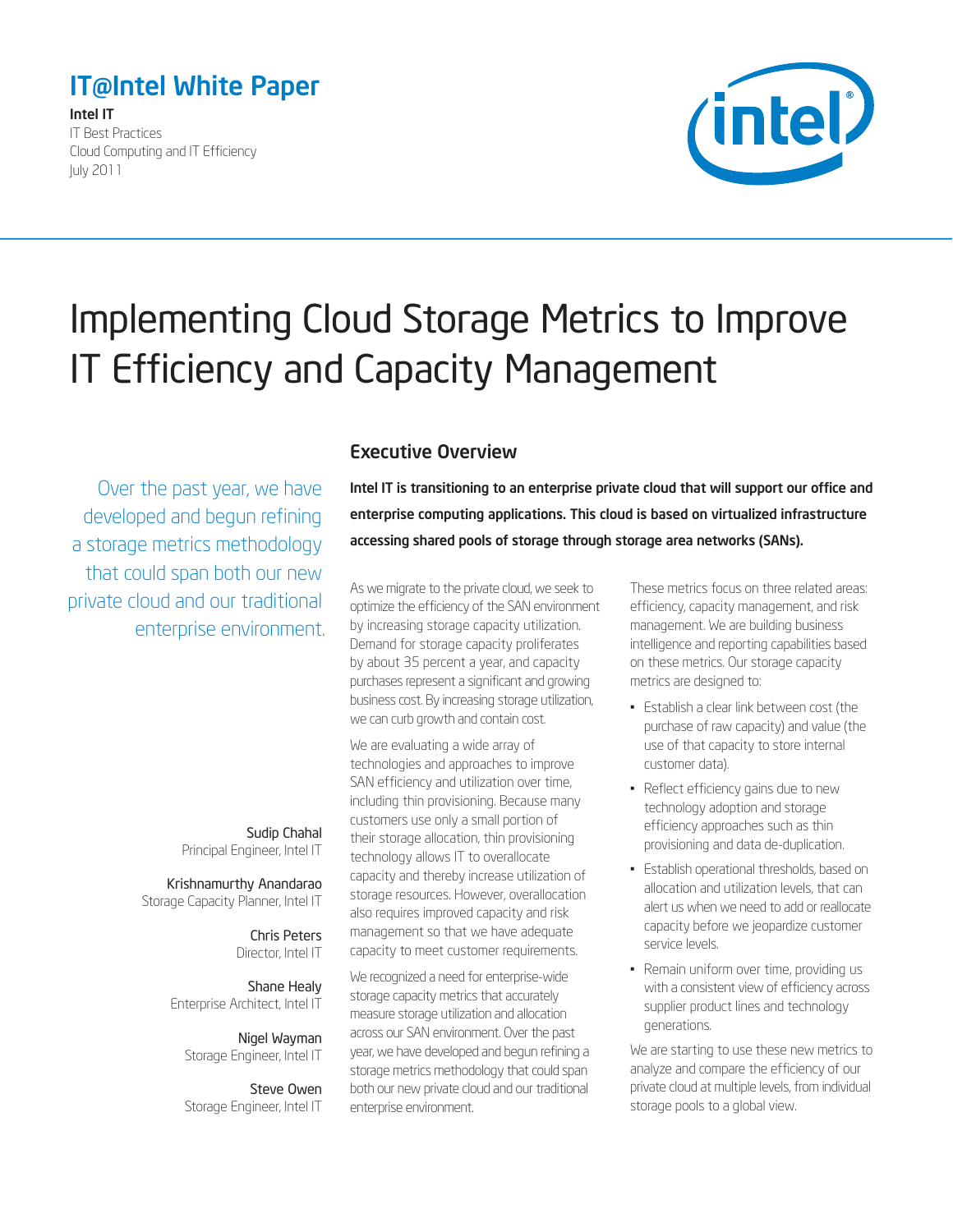## **Contents**

| Key Storage Metrics and Concepts 4 |  |
|------------------------------------|--|
| Analyzing Efficiency: Business     |  |
| Conclusion and Next Steps 9        |  |

Custom reports provide an efficiency overview for senior IT managers, help data center managers plan capacity purchases, and enable operations engineers to respond to day-today capacity requests.

Potential future enhancements include customized risk management thresholds based on a predictive algorithm that can consider factors such as historical growth in customer storage requirements. We also anticipate being able to apply our metrics across our traditional office and enterprise network attached storage (NAS) environment.

Additionally, we have identified a need to add storage performance health metrics. As we scale our storage environment and increase utilization, performance health metrics will be essential to understand application and system requirements, identify potential bottlenecks, and assist in successful deployment. Accordingly, we plan to add performance health metrics into our capacity management and efficiency views.

## BUSINESS CHALLENGE

Intel IT is undertaking a major transition to an enterprise private cloud that will support our office and enterprise computing applications. This phased, multiyear initiative is designed to enable greater agility and efficiency.

We are building this multitenant environment on virtualized infrastructure as a service (IaaS). This infrastructure is based on clusters of Intel® Xeon® processor-based servers accessing shared pools of storage through storage area networks (SANs), as shown in Figure 1.

As we transition to the private cloud, SAN storage is becoming an increasingly important element of Intel's IT storage infrastructure. Currently, Intel has a total about 25 PB of global storage; Intel's office and enterprise environment accounts for about 8 PB of this. Within this officeenterprise environment, SAN storage is used to support our enterprise private cloud as well as mission-critical and other applications.



Figure 1. In Intel IT's private cloud infrastructure, servers access shared storage pools through a storage area network.

## IT@INTEL

The IT@Intel program connects IT professionals around the world with their peers inside our organization – sharing lessons learned, methods and strategies. Our goal is simple: Share Intel IT best practices that create business value and make IT a competitive advantage. Visit us today at [www.intel.com/IT](http://www.intel.com/IT) or contact your local Intel representative if you'd like to learn more.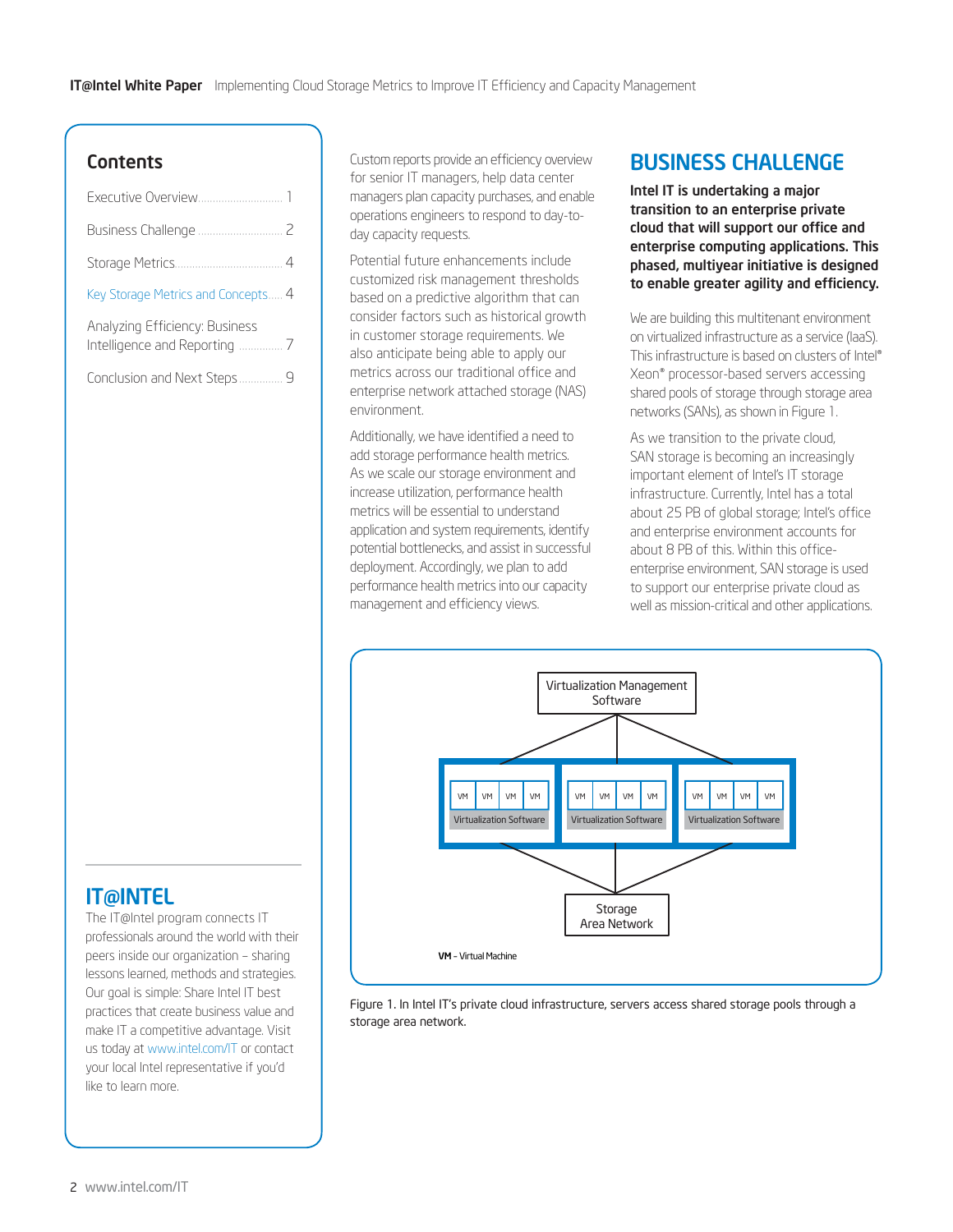The cost of SAN storage is becoming a significant factor in overall IT costs. This is because SAN storage is more expensive technology than locally attached storage and because a larger proportion of our storage is becoming SAN based. Key factors in SAN capacity growth include:

- **Server virtualization.** To build the foundation for our private cloud, we began accelerating the pace of server virtualization in late 2009. This drives incremental demand for SAN storage, because data that was previously stored on physical servers' local drives is now migrated to the shared SAN environment. We more than tripled the rate of virtualization in 2010; by the end of the year, about 42 percent of servers were virtualized, and our goal is to increase this to 75 percent within our office-enterprise environment.
- Rapid growth in storage demand. We are experiencing a 35 percent annual growth rate in raw data requirements due to trends such as increasing use of video and other graphical information, legal retention requirements, larger databases for operational and business intelligence use, and backup needs.

#### THE VALUE OF OPTIMIZING SAN CAPACITY UTILIZATION

With our increasing use of SAN storage, we saw the need for strategies and tools that would enable us to measure and optimize efficiency by maximizing SAN capacity utilization. Increasing utilization can reduce cost by helping to curb growth in the amount of capacity we need to purchase.

Due to the large size of the Intel IT environment, even small efficiency improvements can result in significant financial savings. This is because capacity purchases are the largest factor in Intel IT storage costs; other costs such as operating costs, power and cooling, SAN switches, and cabling represent a much smaller percentage of overall total cost of ownership (TCO).

#### THE NEED FOR ENTERPRISE-WIDE **METRICS**

To manage capacity and improve efficiency, we need to be able to accurately measure capacity utilization across our SAN environment. To date, this has been challenging for several reasons:

- Storage suppliers often use different terminology and methodologies for measuring capacity utilization. It is difficult to combine information from multiple suppliers into a single view that reflects Intel IT business requirements.
- Existing metrics do not accurately reflect efficiency improvements achieved using new technologies such as thin provisioning.

Due to the complexity of the environment and the lack of a standard method for measuring storage utilization, we have found inconsistencies in the way we measure efficiency across different groups and teams within Intel IT.

We recognized the need for a single set of metrics that provides standard measures of utilization across our diverse and constantly changing technology base.

#### STRATEGY FOCUS AREAS

These enterprise-wide metrics must account for three interrelated focus areas within our storage management strategy: efficiency,

capacity management, and risk management. The relationship between these three areas and their importance to different groups within Intel IT are described below and shown in Figure 2.

#### **Efficiency**

Clearly, our goal is to achieve high storage capacity utilization without impacting our internal customers or increasing IT operational costs. Storage efficiency metrics provide visibility into how efficiently our storage capacity is being used to store customer data. Efficiency metrics are particularly interesting to Intel IT executives and senior managers, who view storage efficiency as a key IT indicator.

#### Capacity Management

As we increase efficiency and utilization, capacity management becomes increasingly important. We need to be able to analyze utilization growth rates and accurately anticipate and determine when we need to purchase more capacity. This enables us to make purchases in the most timely and cost-effective way.

Capacity management-related metrics are used by a variety of people within Intel IT. These include the data center managers, capacity planners, and operations engineers who are responsible for making sure there is enough SAN capacity to meet demand.



Figure 2. To maximize storage efficiency, enterprise-wide metrics must focus on three interrelated areas within our storage management strategy: efficiency, capacity management, and risk management.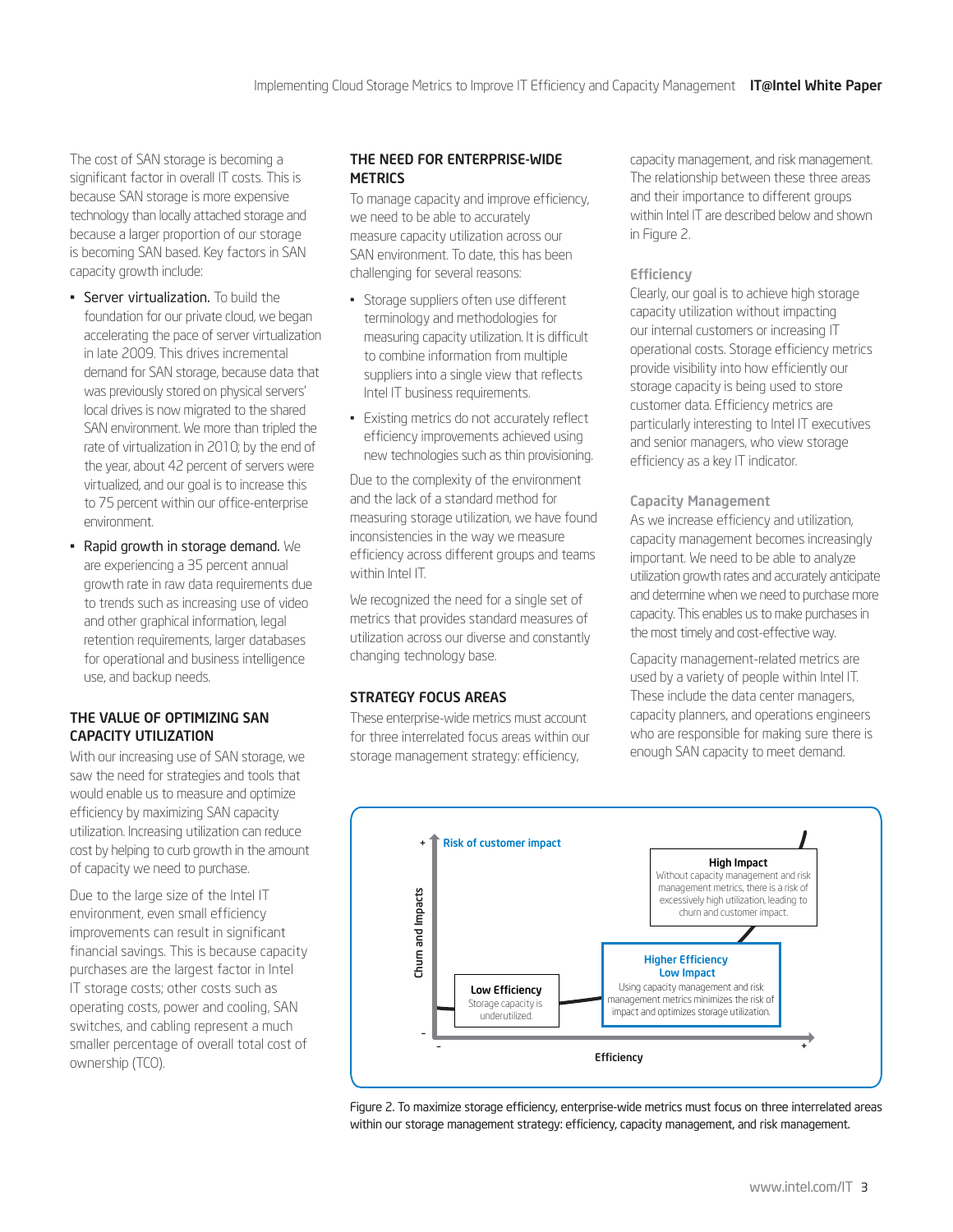<span id="page-3-0"></span>

Figure 3. Thin provisioning enables us to oversubscribe (overallocate) capacity based on the assumption that business groups ask for more capacity than they immediately need. Oversubscription effectively increases the capacity that we can allocate to our internal customers, without requiring additional raw storage.

#### Risk Management

As we drive storage efficiency and utilization to higher levels, there is an increasing risk of customer impact. In an extreme case, running out of capacity can result in an unacceptable disruption to business applications. Very high storage utilization can also impact application performance.

There is also the potential for increased IT operational costs. To avoid customer impact, Intel IT operations engineers may devote a considerable amount of time to manually migrating data from heavily utilized to lessutilized pools

These potential issues mean that as we improve efficiency, we also need to develop metrics that enable us to manage risk and have capacity available when needed. These include capacity utilization and allocation thresholds that can be used to trigger alerts before utilization reaches unacceptably high levels.

Risk management metrics are of primary interest to Intel IT storage operations engineers, who are responsible for making capacity available to support day-to-day business needs.

#### IMPROVING STORAGE EFFICIENCY WITH THIN PROVISIONING

We are applying a number of approaches to reduce cost and curb storage growth by utilizing capacity more efficiently. These include thin provisioning, reclaiming unused storage, and sharing storage infrastructure across multiple projects. Together, these approaches saved Intel a total of USD 15.8 million in 2010.

Thin provisioning is a key technology, especially within our private cloud. The concept is analogous to the way that airlines overbook flights. As shown in Figure 3, we can oversubscribe, or overallocate, capacity to provide customers with adequate headroom, based on the assumption that they typically ask for more capacity than they need. The effect of oversubscription is to increase capacity utilization and enable us to avoid purchasing more capacity than customers actually need.

Because we are oversubscribing available capacity, our storage capacity metrics must be able to measure the efficiency benefits achieved with thin provisioning and help us manage capacity and risk.

We are widely deploying thin provisioning to increase efficiency across our private cloud storage environment. We began using thin provisioning in 2010 and plan a full rollout in 2011.

We are also exploring the use of data de-duplication, which recognizes when multiple instances of the same data are stored by different customers. The technology consolidates the multiple data sets into a single copy, freeing space that can then be allocated for use.

# STORAGE METRICS

We formed a cross-functional team to create a new storage metrics framework for use across Intel's environment. The team included members from Intel IT architecture, engineering, and operations groups, and from Intel business groups.

At the core of this framework is a single set of capacity utilization metrics that we can apply across our entire SAN environment to support efficiency, capacity management, and risk management. In the future, we also anticipate being able to apply this approach across our traditional office and enterprise network attached storage (NAS) environment.

We designed our metrics so that we can aggregate data to create different views that enable us to analyze storage use and efficiency across the entire storage environment. We can analyze the metrics data by data center, storage tier, and storage frame. In the future, our goal is to show by individual customers.

### Key Storage Metrics and **Concepts**

Our metrics are designed to support our three primary strategy focus areas: efficiency, capacity management, and risk management.

#### EFFICIENCY METRICS

We defined three core metrics that measure the storage efficiency of different aspects of the environment. We believe that these metrics represent a minimum set necessary to measure the efficiency of storage capacity use and thereby help contain cost. The metrics are orthogonal, or independent: Ultimately, to maximize efficiency throughout the environment, we need to optimize all three.

- **Slot Utilization.** The ratio of storage frame slots that are populated with drives compared to the total available storage frame slots.
- **Overall Storage Efficiency.** The ratio of customer stored data compared to the raw storage capacity.
- **Low-cost Storage Percentage.** The ratio of customer data stored on our lowcost storage tier compared to the total customer data stored.

Implementation of these metrics across the private cloud is a significant undertaking. Therefore, we are taking a phased implementation approach, focusing initially on the Overall Storage Efficiency metric.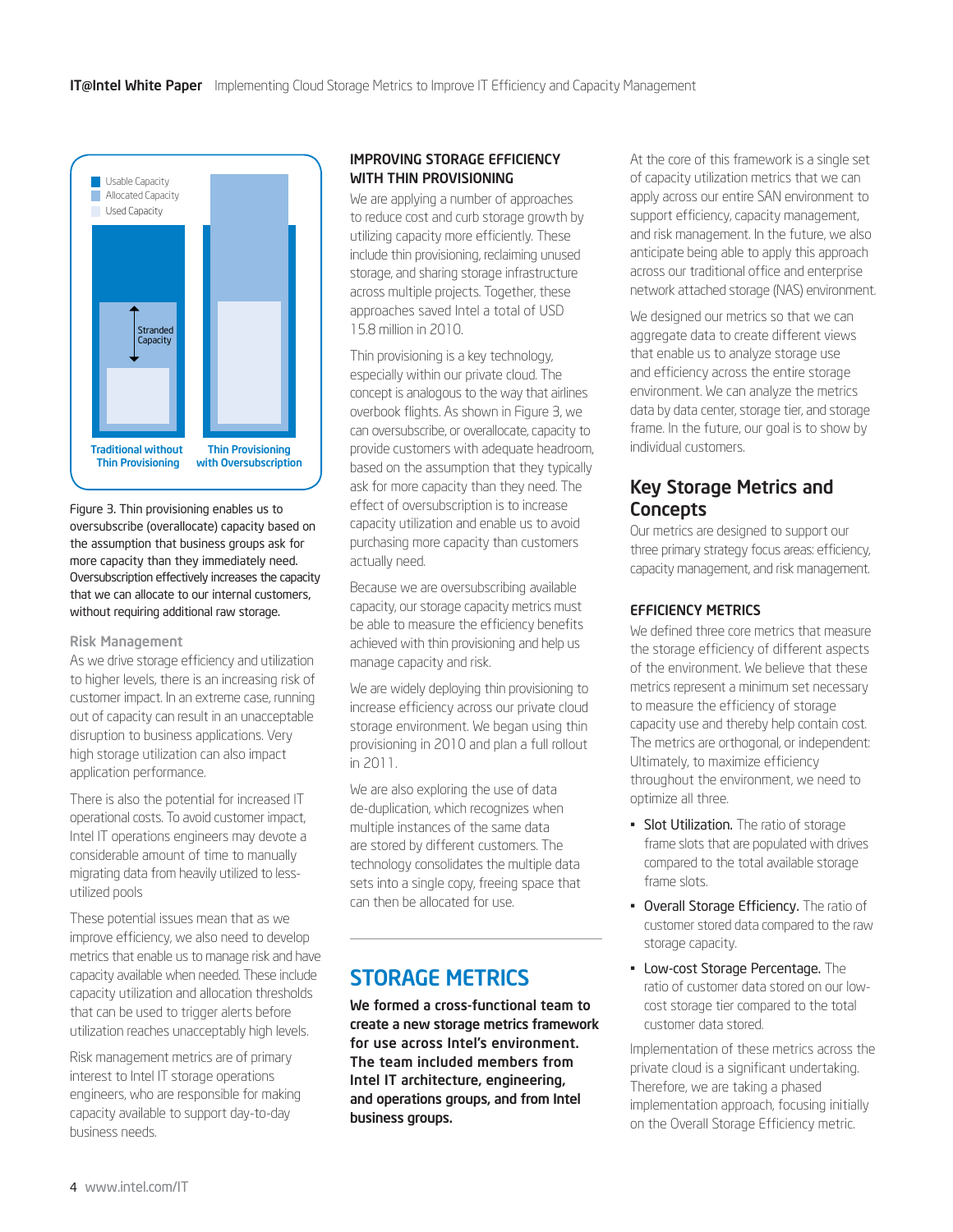# Intel IT Storage Tiers

Intel IT organizes storage area network (SAN) storage into tiers that differ based on their performance, cost, reliability, and capacity. Each tier consists of storage frames containing drives. Our high-end tier provides the greatest performance and reliability, but the cost can be 2x to 4x higher per gigabyte as compared to lower tiered storage. Due to constant technology advances, drive specifications change frequently and are not listed here.

The primary tiers include:

- H1. Highly reliable, scalable high-end frames utilizing high-performance Fibre Channel (FC) drives
- M1. Mid-range frame with high-performance FC drives
- M2. Mid-range frame with lower cost high-capacity SATA drives

Our private cloud currently uses the M1 and M2 tiers. The H1 tier is used for mission-critical applications such as enterprise resource planning software, databases, and other software that has not yet been virtualized and implemented in our private cloud.

We need to balance use of the different tiers to maximize efficiency while maintaining adequate capacity at each tier.

Slot Utilization Percentage Frames are expensive and occupy costly data center capacity. Therefore, efficient utilization of frame capacity is an important factor in minimizing overall storage cost.

Our measure of frame capacity utilization is the Slot Utilization Percentage metric. Each frame includes a manufacturer-defined maximum number of slots. Intel IT storage operations groups may restrict the number of these slots that are available for use to provide good performance for Intel workloads. As shown in Figure 4, we define Slot Utilization Percentage as the percentage of these available slots that are populated with drives.

Overall Storage Efficiency

The goal of our storage strategy is to costeffectively store data required by our internal customers. Therefore, we defined a metric that measures how efficiently storage capacity is utilized for storing customer data. This metric, Overall Storage Efficiency, is defined as the ratio of stored customer data (Used Capacity) to raw storage capacity (Raw Capacity), as shown in Figure 5. Improving Overall Storage Efficiency is a primary focus of our storage strategy.

Challenges of measuring Used Capacity: data duplication and orphaned data. Measuring Used Capacity presents some complexity for IT organizations because

of data duplication (multiple instances of business data stored by one or more customers) and inefficient management of orphaned data (stored data that is no longer accessed by customers). The challenge is that the customer's view of the amount of data stored—the Used Capacity—may differ from the storage frame view. As we evaluate data de-duplication technology, we are initially focused only on the storage frame view of Used Capacity as

a reasonable approximation for customer stored data.

Low-cost Storage Percentage This represents the percentage of customer data that is stored on the lowest-cost tier, which is currently our M2 tier (see sidebar). Intel IT is planning storage tier initiatives with the goal of moving less critical business data to lower cost tiers while continuing to support customer needs.



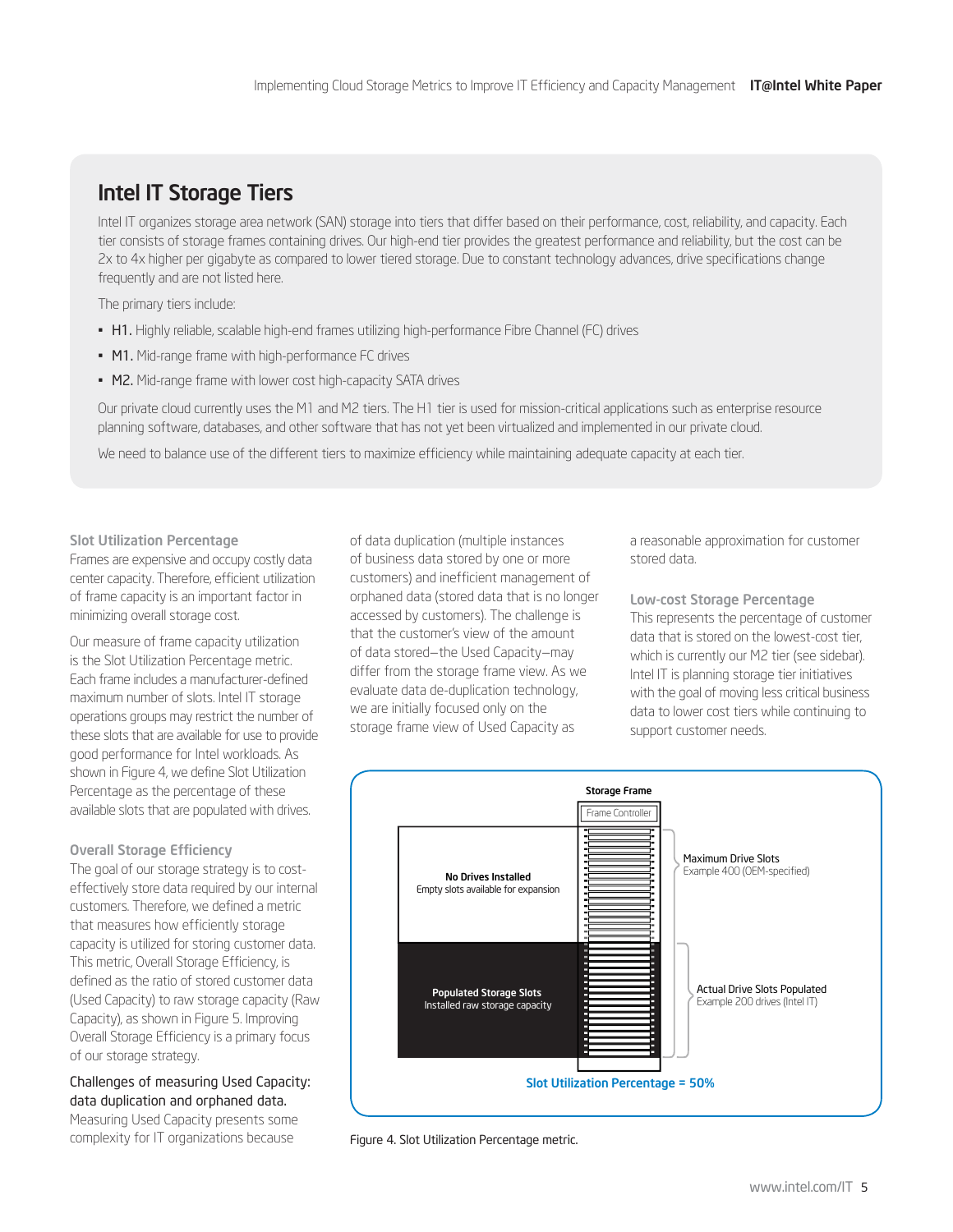#### CAPACITY MANAGEMENT AND RISK MANAGEMENT METRICS

Some storage efficiency techniques, such as thin provisioning, increase utilization but also increase the risk of having insufficient capacity to meet growing and changing business needs. If we oversubscribe capacity (allocate more than is actually available), it becomes even more important to carefully monitor how much of this

capacity is being used, how quickly usage is growing, how much more capacity we can safely allocate, and when we need to add or rebalance capacity.

Our key capacity management and risk management metrics are designed to support these requirements. The metrics measure allocation and utilization within each storage pool, but can also be aggregated to provide summary views at the frame and data center



Figure 5. Overall Storage Efficiency and other key metrics.

level. The metrics measure allocation and utilization relative to Usable Capacity, not Raw Capacity, since this is what matters to the IT operations team and our customers. The metrics are shown in Figure 6 and described below.

To minimize risk, we need to be alerted when allocation or utilization levels reach predefined thresholds. We have established several initial policy-based thresholds, as described below. We expect to refine these policies as we gain more experience in production. For example, we anticipate being able to incorporate better forecasting of customer utilization behavior and trends in storage demand growth, enabling us to include "time to full" projections. We also anticipate including performance health monitoring.

#### Used Percentage

This is the percentage of Usable Capacity that is used to store customer data. It is defined as the ratio of Used Capacity to Usable Capacity. By definition, this metric can never exceed 100 percent. We currently define two operational thresholds to manage risk as storage pools reach high utilization levels.

- **Close pool threshold.** When a pool's Used Percentage reaches 50 percent, the pool is considered closed. No further capacity can be allocated from this pool; only organic growth of existing customer storage workloads is allowed.
- Rebalance pool threshold. When the Used Percentage for a pool reaches 70 percent, storage capacity must be reassigned to other pools to avoid the risk of customer impact.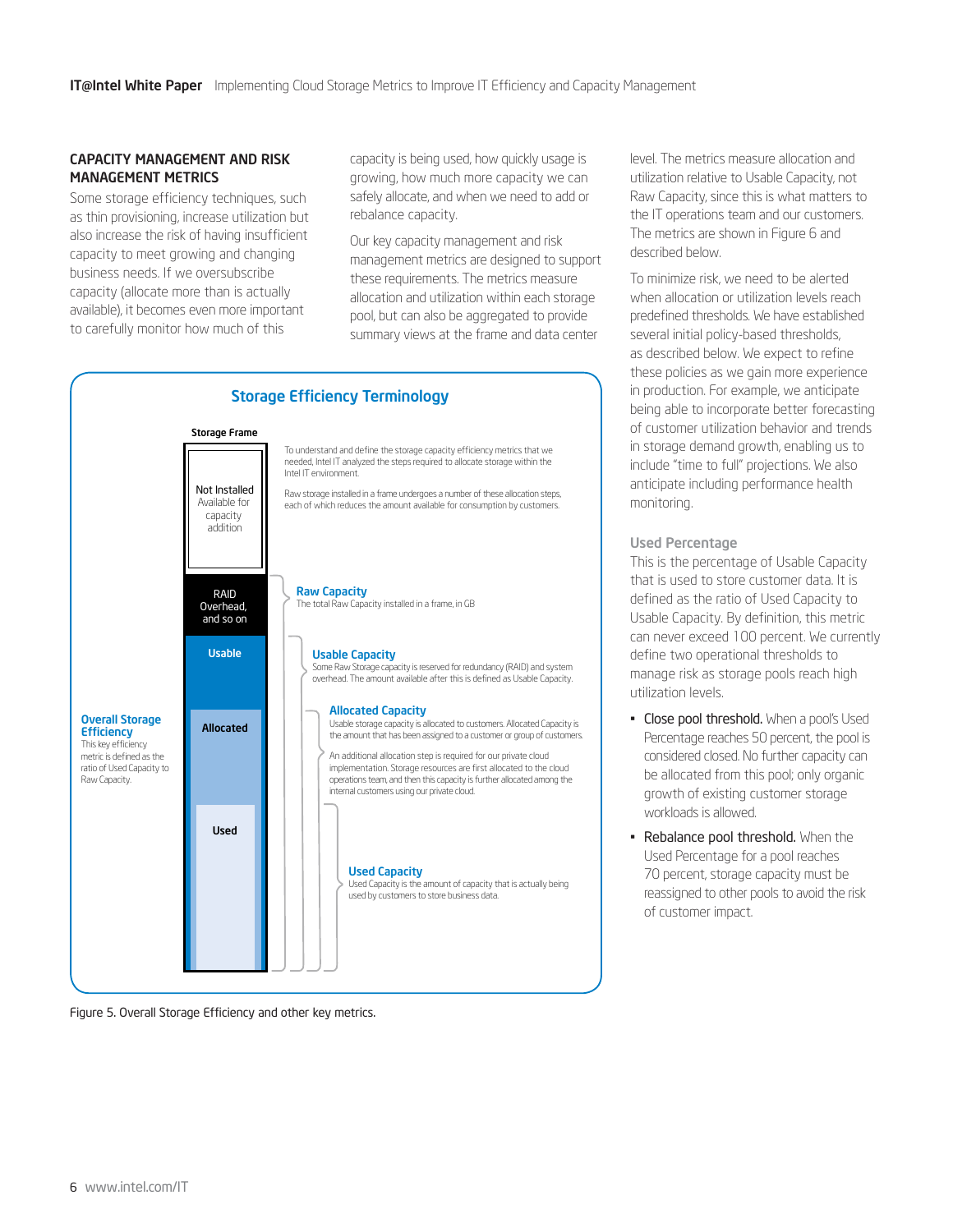#### <span id="page-6-0"></span>Allocation Percentage

This is the percentage of Usable Capacity that has been allocated to customers. With thin provisioning, this metric can exceed 100 percent. We have established an allocation limit of 150 percent. Once a pool's Allocation Percentage reaches this level, IT operations will not allocate more capacity, regardless of how much of the capacity is actually being used by customers.

#### Customer Utilization of Allocated Capacity

This represents how much specific customers have used the storage capacity that has been allocated to them. Ideally, all customers would consume 100 percent of their allocated capacity. However, most customers use only a small percentage of their allocation. Higher levels of storage pool oversubscription are possible in pools with lower customer utilization. We often refer to this metric simply as Customer Utilization.

#### Allocation Headroom

Ultimately, the operations team needs to know whether they can allocate more storage from a pool in response to customer demand and, if so, how much storage can be allocated. The Allocation Headroom metric is designed to enable IT storage operations engineers to quickly and easily determine this.

Allocation Headroom is defined as the additional storage capacity, in GB, that can be allocated from a pool. It is calculated based on several factors, including Allocated Percentage, Used Percentage relative to the thresholds described above, and Customer Utilization of Allocated Capacity. We define policies that alert operations engineers when a pool's Allocation Headroom has decreased to a predetermined low level.

## ANALYZING EFFICIENCY: BUSINESS INTELLIGENCE AND REPORTING

We have begun building business intelligence and reporting capabilities based on our metrics. Our goal is to use these capabilities to analyze and manage SAN storage across our office and enterprise private cloud.

We created a storage resource management (SRM) tool that automatically gathers storage capacity-related data across our SAN environment. Using the SRM tool, we can pull data from individual storage pools or aggregate data by frame or by data center. This allows managers to compare efficiency across different data centers, frames, and pools.

As of May 2011, we have established regular on-demand reporting across 56 pools in 15 data centers, representing over 1.37 PB of raw storage within our private cloud.

We use the information gathered by the SRM tool to create customized reports for different purposes and users within Intel IT.

For example, executives may receive a highlevel overview of average efficiency and other summary data. Engineers responsible for day-today operations need reports that are at a more granular level and to alert them to potential problems such as overallocated storage pools.

Some example reports are shown below. These show actual Intel IT operational data; we have changed some identifying details to protect Intel proprietary information. We are applying thin provisioning to increase efficiency within these data centers.



Figure 6. Intel IT capacity management and risk management metrics applied to a storage pool with thin provisioning.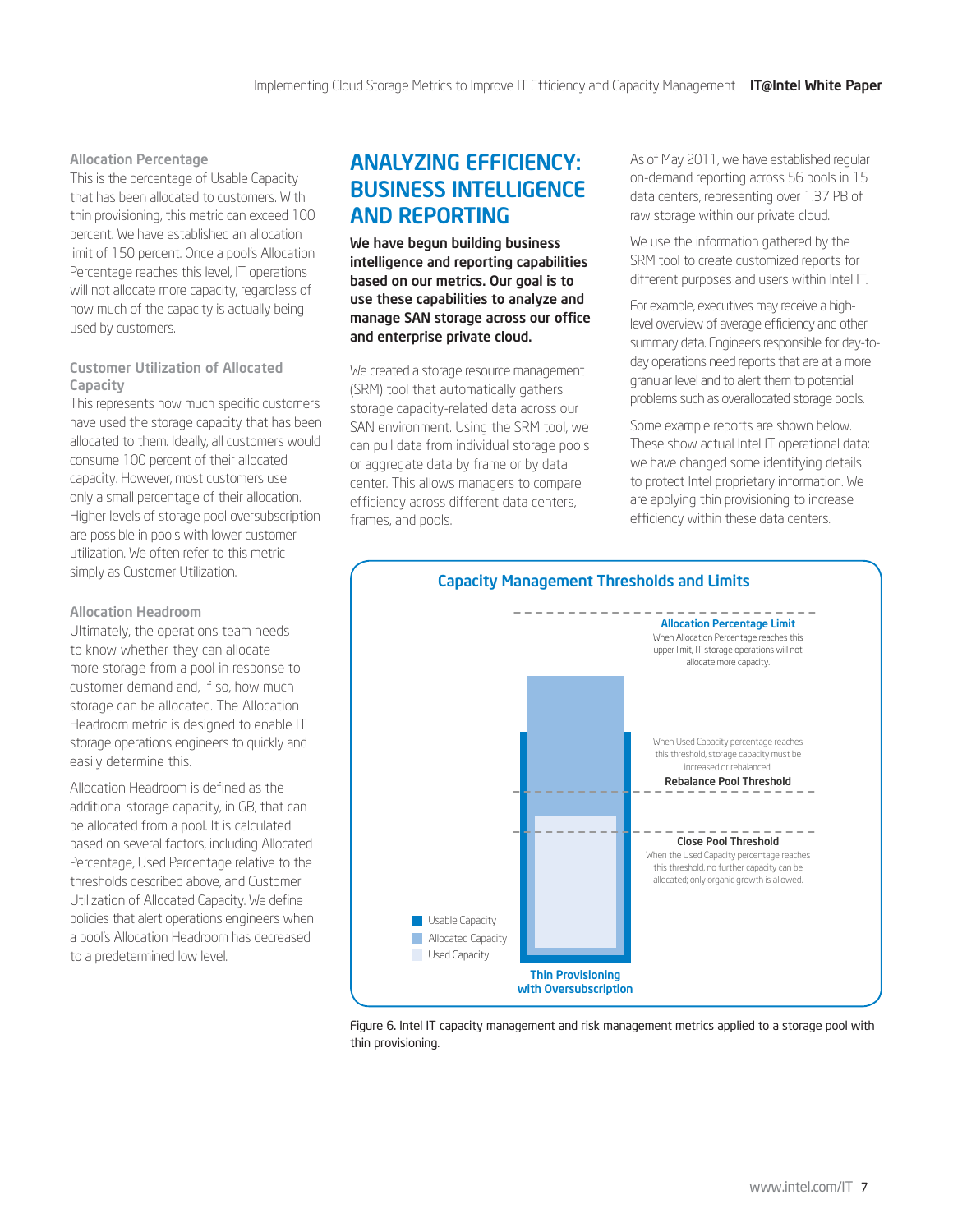#### EXECUTIVE STORAGE EFFICIENCY REPORT

This report, shown in Table 1, includes the Overall Storage Efficiency metric and also provides a capacity overview for Intel IT executives and senior managers at the data center level.

#### DATA CENTER MANAGER REPORT

Table 2 shows a report designed to help Intel IT data center managers administer storage capacity. These managers need to know how much usable capacity exists, how that capacity is being allocated and

used, and how much headroom is available in each storage tier.

This information is critical for planning purchases of more storage capacity based on established IT operations policies and customer service-level agreements (SLAs).

The report illustrates how our metrics and policies are used to create triggers that alert our data center managers to the need for action. In the example below, the available Allocation Headroom for Fiber Channel (FC) storage at several data centers has decreased to low levels, triggering

status alerts that indicate the need for more capacity.

While this report provides a useful overview at data center and storage tier levels, data center capacity managers typically also need information that helps them manage capacity at the level of individual frames.

A typical scenario is illustrated in the example of a frame-level report shown in Table 3. Overall, Data Center A appears to have adequate FC headroom available and is therefore considered open for new storage allocations.

However, two frames provide this FC capacity, and an examination of the metrics for each frame reveals that while Frame 1 has headroom for further allocation, Frame 2 does not. This is because the Used Percentage in Frame 2 has exceeded our 50 percent threshold. Frame 2 is therefore closed to further allocations, even though the data center as a whole remains open.

This frame-level report tells data center managers that they need to take action

#### Table 1. Executive Storage Efficiency Report

| <b>Data Center</b> | <b>Raw Capacity (GB)</b> | <b>Used Capacity (GB)</b> | <b>Overall Efficiency</b><br>Percentage |
|--------------------|--------------------------|---------------------------|-----------------------------------------|
| Data Center 1      | 114.174                  | 13.999                    | 12.26%                                  |
| Data Center 2      | 14.762                   | 2,266                     | 15.35%                                  |
| Data Center 3      | 40,260                   | 13.328                    | 33.10%                                  |
| Data Center 4      | 106,296                  | 28,766                    | 27.06%                                  |

#### Table 2. Data Center Manager Report

| <b>Data</b><br>Center | <b>Storage</b><br><b>Type</b> | <b>Usable</b><br><b>Capacity</b> | <b>Allocated</b><br><b>Capacity</b><br>(GB) | <b>Allocation</b><br>Percentage | <b>Allocation</b><br><b>Headroom</b><br>(GB) | <b>Used</b><br><b>Capacity</b><br>(GB) | <b>Used</b><br>Percentage | Pool<br><b>Status</b>          |
|-----------------------|-------------------------------|----------------------------------|---------------------------------------------|---------------------------------|----------------------------------------------|----------------------------------------|---------------------------|--------------------------------|
| Data Center 1         | Fibre Channel                 | 14.980                           | 19.271                                      | 128.64%                         | .337                                         | 6.962                                  | 46.48%                    | Closed:<br><b>Add Capacity</b> |
| Data Center 1         | <b>SATA</b>                   | 71,428                           | 72.722                                      | 101.81%                         | 34.419                                       | 7.037                                  | 9.85%                     | <b>Open</b>                    |
| Data Center 2         | Fibre Channel                 | 11.770                           | 16.464                                      | 139.88%                         | 1.191                                        | 2,266                                  | 19.25%                    | Closed:<br><b>Add Capacity</b> |
| Data Center 3         | Fibre Channel                 | 32,101                           | 33,903                                      | 105.61%                         | 3.744                                        | 13,328                                 | 41.52%                    | Closed:<br><b>Add Capacity</b> |
| Data Center 3         | <b>SATA</b>                   | 43,395                           | 45.136                                      | 91.38%                          | 7,289                                        | 20.049                                 | 40.59%                    | Closed:<br><b>Add Capacity</b> |
| Data Center 4         | Fibre Channel                 | 32,100                           | 32,456                                      | 101.11%                         | 15,694                                       | 8.717                                  | 27.16%                    | <b>Open</b>                    |

#### Table 3. Frame-level Data Center Report

| <b>Data</b><br><b>Center</b> | <b>Storage</b><br>Type | <b>Frame</b> | <b>Usable</b><br><b>Capacity</b><br>(GB) | <b>Allocated</b><br><b>Capacity</b><br>(GB) | <b>Allocation</b><br><b>Headroom</b><br>(GB) | Used<br><b>Capacity</b><br>(GB) | <b>Used</b><br>Percentage | Pool<br><b>Status</b>          |
|------------------------------|------------------------|--------------|------------------------------------------|---------------------------------------------|----------------------------------------------|---------------------------------|---------------------------|--------------------------------|
| Data Center A                | Fibre Channel          | All Frames   | 59,908                                   | 64,809                                      | 21,317                                       | 18,990                          | 31.70%                    | <b>Open</b>                    |
| Data Center A                | Fibre Channel          | Frame 1      | 50,278                                   | 52.887                                      | 21.317                                       | 13.621                          | 27.09%                    | Open                           |
| Data Center A                | Fibre Channel          | Frame 2      | 9.630                                    | 11.922                                      |                                              | 5.369                           | 55.75%                    | Closed:<br><b>Add Capacity</b> |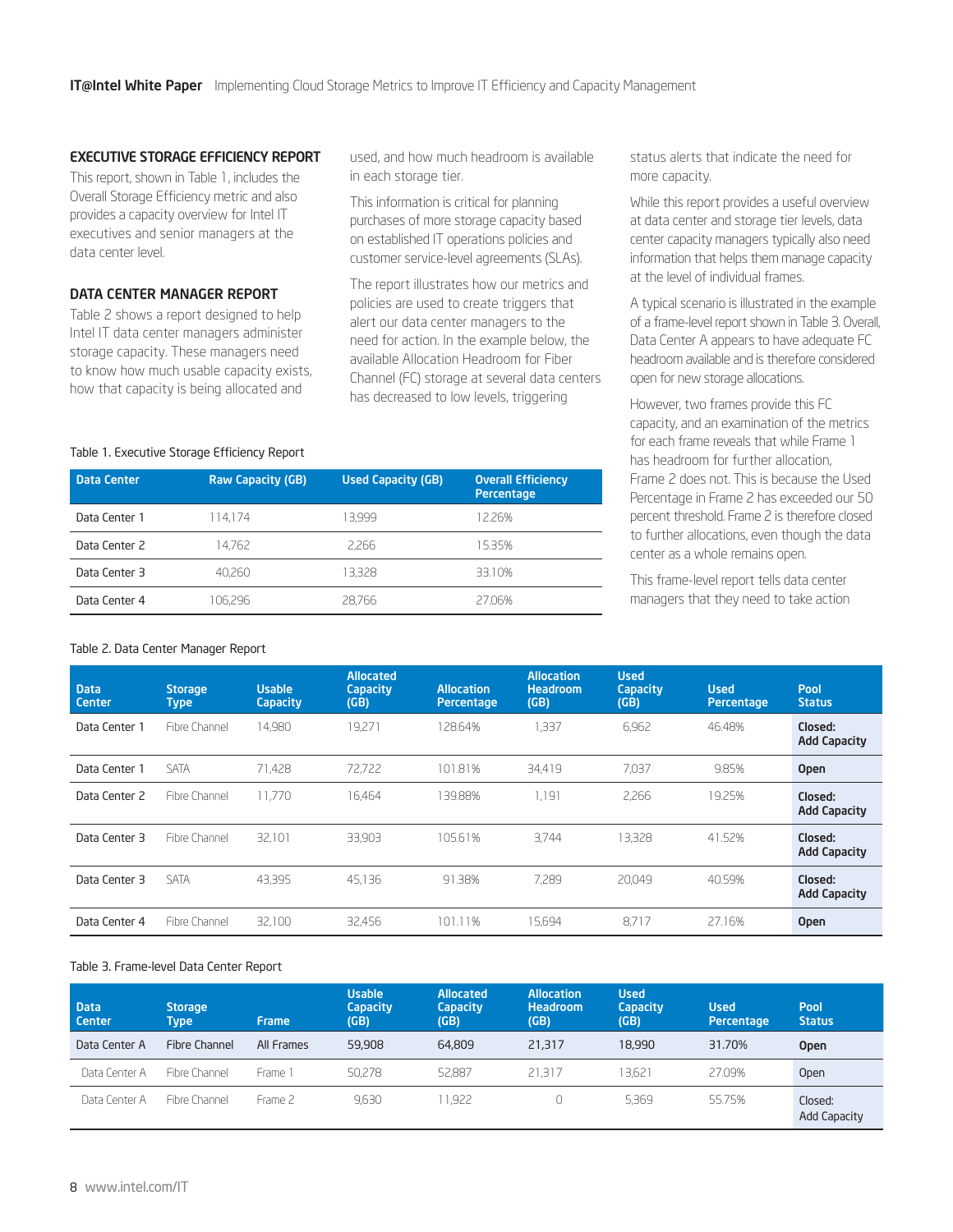<span id="page-8-0"></span>by working with the operations team to rebalance storage utilization among the existing frames or by acquiring more storage capacity. If they identify that more storage capacity is required, they can examine slot availability to determine whether there are available slots in existing frames or whether new frames need to be purchased.

#### POOL STATUS REPORT

Operations engineers responsible for dayto-day storage management need more granular information at the storage pool level. This enables them to respond to requests for more storage by determining which pools have enough capacity.

Table 4 shows a pool status report that indicates, based on our usage and allocation thresholds, whether individual pools are open or closed. The report also shows each pool's available Allocation Headroom.

In this example, FC Thin Pool 1 for Data Center 1 is closed because two thresholds have been exceeded: our 150 percent Allocation Percentage limit and our 50 percent Used Percentage close pool threshold. Two pools in Data Center 2 are also closed because the Used Percentage close pool threshold has been exceeded. The other pools remain open.

## CONCLUSION AND NEXT STEPS

Storage capacity utilization metrics enable us to improve the efficiency of our private cloud by providing a framework we can use to analyze and manage SAN storage use across our diverse IT environment. Metrics also provide information required by Intel IT for capacity management and risk management.

We find that the reports and metrics help our storage operations engineers and storage capacity managers work together to maximize storage use efficiency. The reports help them identify the best course of action. For example, when a pool's utilization or allocation reach high levels, they can determine whether they need to purchase new capacity or can simply rebalance storage across existing pools, frames, or data centers.

We have established on-demand reporting across 56 pools in 15 data centers, representing more than 1.37 PB of raw storage within our private cloud. We continue to increase the reporting coverage across our private cloud, and, in the future, we also anticipate being able to apply this approach

across our traditional office and enterprise NAS environment.

We continue to enhance our metrics. For example, we have developed an adaptive algorithm that can create customized allocation headroom estimates for each pool based on factors such as the rate at which a customer's capacity utilization is increasing.

Additionally, we identified a need to add storage performance health metrics. As we scale our storage environment and increase utilization, performance health metrics will be essential to understand application and system requirements, identify potential bottlenecks, and aid in successful deployment. Accordingly, we plan to add performance health metrics into our capacity management and efficiency views. These performance metrics could include concepts such as response time, queue length, and storage processor utilization.

In 2011, we plan a full roll-out of thin provisioning, and we are also exploring the use of other efficiency technologies such as data de-duplication. Our metrics will enable us to measure the efficiency improvements resulting from the implementation of these technologies.

| <b>Data</b><br>Center | <b>Storage</b><br><b>Type</b> | <b>Frame</b> | Pool         | <b>Usable</b><br><b>Capacity</b><br>(GB) | <b>Allocation</b><br>Percentage | <b>Allocation</b><br><b>Headroom</b> | <b>Used</b><br><b>Capacity</b><br>(GB) | <b>Used</b><br><b>Percentage</b> | Pool<br><b>Status</b>          |
|-----------------------|-------------------------------|--------------|--------------|------------------------------------------|---------------------------------|--------------------------------------|----------------------------------------|----------------------------------|--------------------------------|
| Data Center 1         | Fibre Channel                 | Frame 1      | Thin Pool 1  | 10.700                                   | 154.57%                         | 0                                    | 6,695                                  | 62.57%                           | Closed:<br><b>Add Capacity</b> |
| Data Center 1         | <b>SATA</b>                   | Frame 1      | Thin Pool 3  | 21,953                                   | 96.60%                          | 161                                  | 7.891                                  | 35.94%                           | <b>Open</b>                    |
| Data Center 1         | Fibre Channel                 | Frame 1      | Thin Pool 4  | 4,240                                    | 136.97%                         | 2,264                                | 761                                    | 17.95%                           | <b>Open</b>                    |
| other pools not shown |                               |              |              |                                          |                                 |                                      |                                        |                                  |                                |
| Data Center 2         | Fibre Channel                 | Frame 2      | Thin Pool 8  | 9,630                                    | 95.70%                          | 0                                    | 5,369                                  | 55.75%                           | Closed:<br><b>Add Capacity</b> |
| Data Center 2         | Fibre Channel                 | Frame 3      | Thin Pool 9  | 9,630                                    | 101.54%                         | $\Omega$                             | 5,809                                  | 60.32%                           | Closed:<br><b>Add Capacity</b> |
| Data Center 2         | Fibre Channel                 | Frame 3      | Thin Pool 10 | 10.700                                   | 103.64%                         | 5,810                                | 99                                     | 0.93%                            | <b>Open</b>                    |
| other pools not shown |                               |              |              |                                          |                                 |                                      |                                        |                                  |                                |

#### Table 4. Pool Status Report